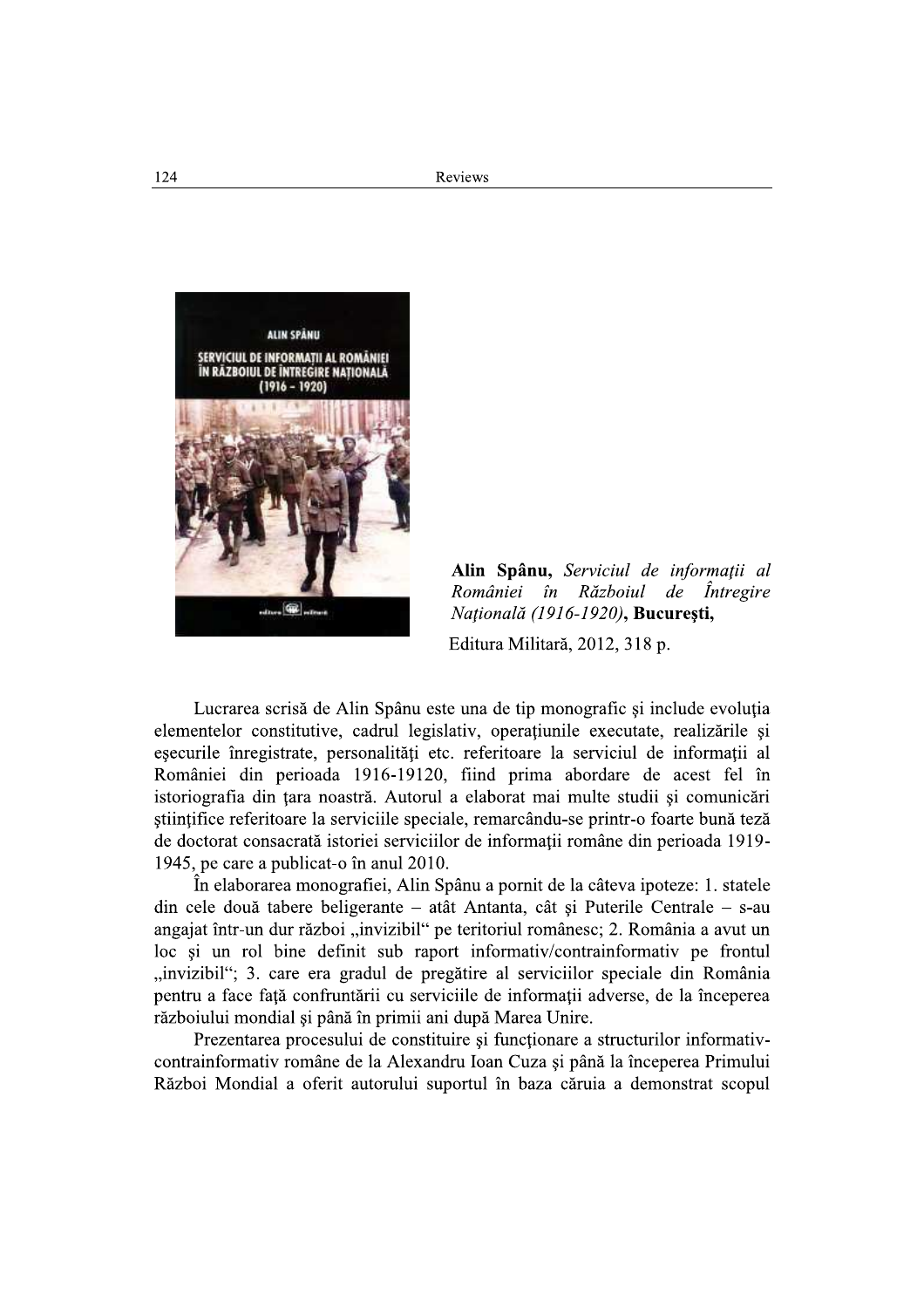lucrării: serviciul de informații al României din anii 1914-1920 a fost capabil să se opună serviciilor speciale din statele adverse acțiunilor de făurire a României întregite. Volumul este construit cronologic și evidențiază continuitatea actiunilor informative/contrainformative în perioada analizată, în pofida asimetriei de forțe, cu focalizare pe etape, acțiuni și personalități.

Intrarea României în război alături de armatele Antantei nu a reprezentat o schimbare de profil, ci o continuitate a actiunilor informative-contrainformative desfăsurate de structurile specializate românesti, separat sau împreună cu aliații săi militari. Schița propusă de Alin Spânu pentru anii 1916-1917 vizează succese informative și eșecuri decizionale, adaptarea structurilor informative la condițiile de război, colaborarea informativă cu aliatii, constituirea și functionarea serviciului de siguranță româno-rus, apariția unui nou pericol: bolșevismul, conflicte personale și impactul lor asupra eficienței acțiunilor etc.

Anul 1918 a fost pentru România, în opinia lui Alin Spânu, o trecere "în trei etape, de la agonie la extaz". Ca urmare, autorul a considerat util să insiste atât asupra performantelor informative, cât și asupra eșecurilor înregistrate, a lacunelor și slăbiciunilor de ordin uman și organizatoric, asupra încercărilor la care au fost supuse structurile de informații și contrainformații române în anul respectiv. Autorul abordează, pentru prima dată în istoriografia română, problematica bolsevismului, ca amenintare asimetrică la adresa siguranței statului român, fiind evaluată drept cea mai agresivă dintre toate celelalte mișcări politice, revizioniste și sovine antiromânești.

Analiza activității desfășurate de structurile de informații ale statului român în anii 1919-1920 a demonstrat potențialul acestora de a asigura un flux continuu de informații privind acțiunile adversarilor actelor de unire de la Chisinău, Cernăuti și Alba, concomitent cu desfăsurarea unor actiuni de contraspionaj dintre cele mai eficiente. Acțiunile agresive organizate împotriva României întregite, desi au cunoscut o mare diversitate de forme de manifestare, au avut ca obiectiv comun destabilizarea ordinii interne din statul român. Alin Spânu demonstrează, cu argumentele realității istorice, faptul că bolșevismul s-a conturat, încă de la cucerirea puterii politice în Rusia, ca o amenințare asimetrică pentru România, a cărei agresivitate a luat forme tot mai violente, culminând cu atentatul din Senatul român din 8 decembrie 1920. Convins de faptul că acțiunile informative/ contrainformative de mare valoare depind de profesionalismul, patriotismul, de calitatea umană existentă în aceste structuri, este adus în prim-plan colonelul Nicolae Condeescu, șef al serviciului de informații al armatei în anii 1916-1918, unul dintre fondatorii intelligence-ului românesc.

Cercetarea realizată de Alin Spânu demonstrează faptul că un serviciu informativ/contrainformativ profesionist se construiește în timp, cu discernământ și patriotism, iar utilitatea sa a fost pe deplin validată de contribuția adusă la realizarea idealului național, făurirea României întregite. Autorul refuză o